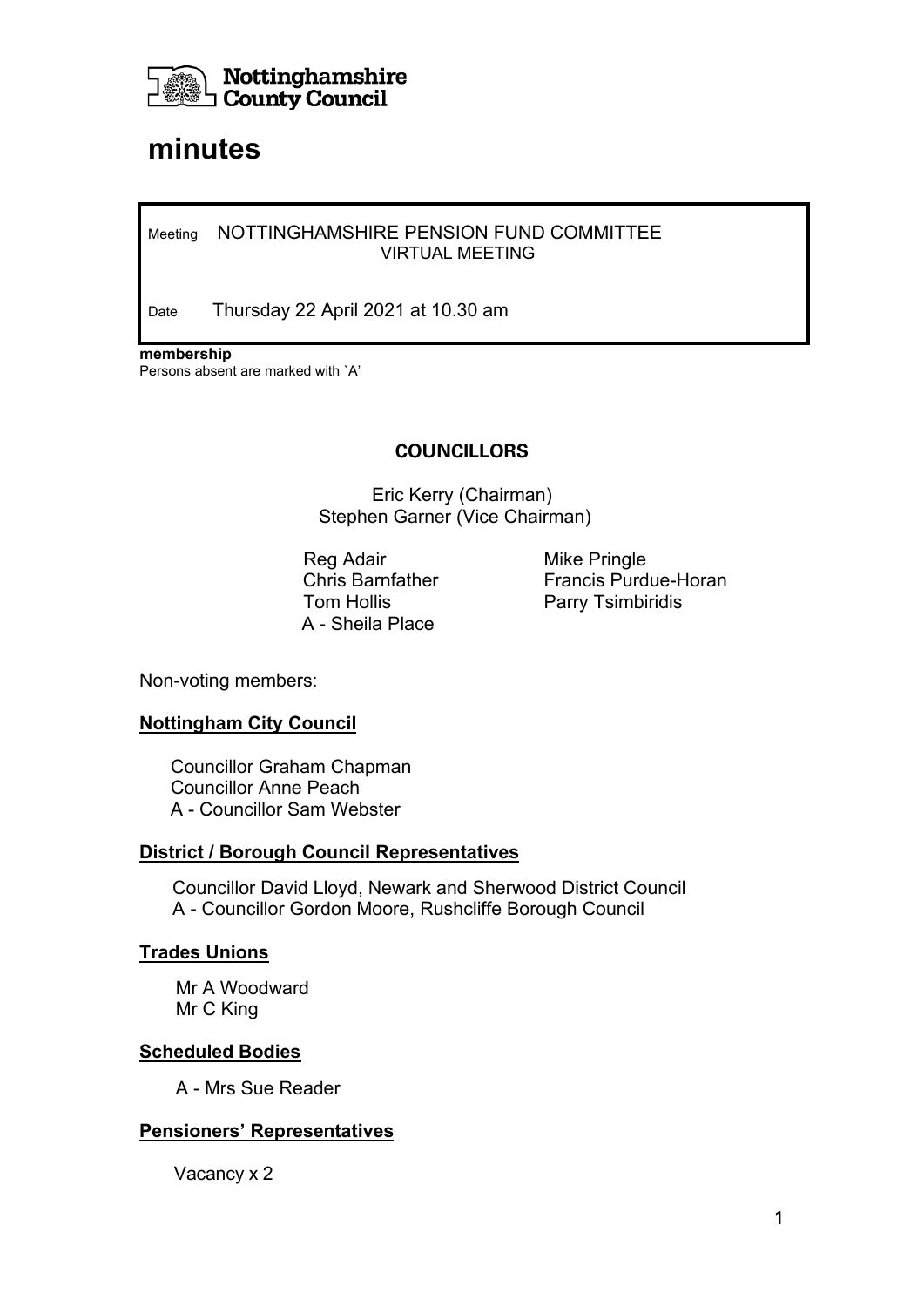#### **Independent Adviser**

#### William Bourne

## **Officers in Attendance**

| Pete Barker            | (Chief Executive's Department) |
|------------------------|--------------------------------|
| Ciaran Guilfoyle       | (Chief Executive's Department) |
| Keith Palframan        | (Chief Executive's Department) |
| <b>Tamsin Rabbitts</b> | (Chief Executive's Department) |
| <b>Sarah Stevenson</b> | (Chief Executive's Department) |

The Chairman informed Members that Terry Needham had recently passed away and on behalf of the Committee offered condolences to his family and friends.

## **1. MINUTES**

The minutes of the last meeting held on 11 March 2021, having been circulated to all Members, were taken as read and were confirmed and signed by the Chair.

# **2. APOLOGIES FOR ABSENCE**

Apologies for absence were received from Councillor Moore, Councillor Place, Councillor Webster and Mrs Reader.

# **3. DECLARATIONS OF INTEREST BY MEMBERS AND OFFICERS**

There were no declarations of interest.

#### **4. PROXY VOTING**

Mr Guilfoyle introduced the report and on a motion by the Chairman, duly seconded it was:

#### **RESOLVED 2021/014**

That no further actions are required as a direct result of the contents of the report.

#### **5. LOCAL AUTHORITY PENSION FUND FORUM BUSINESS MEETING**

Mr Guilfoyle introduced the report and on a motion by the Chairman, duly seconded it was:

#### **RESOLVED 2021/015**

That no further actions are required as a direct result of the contents of the report.